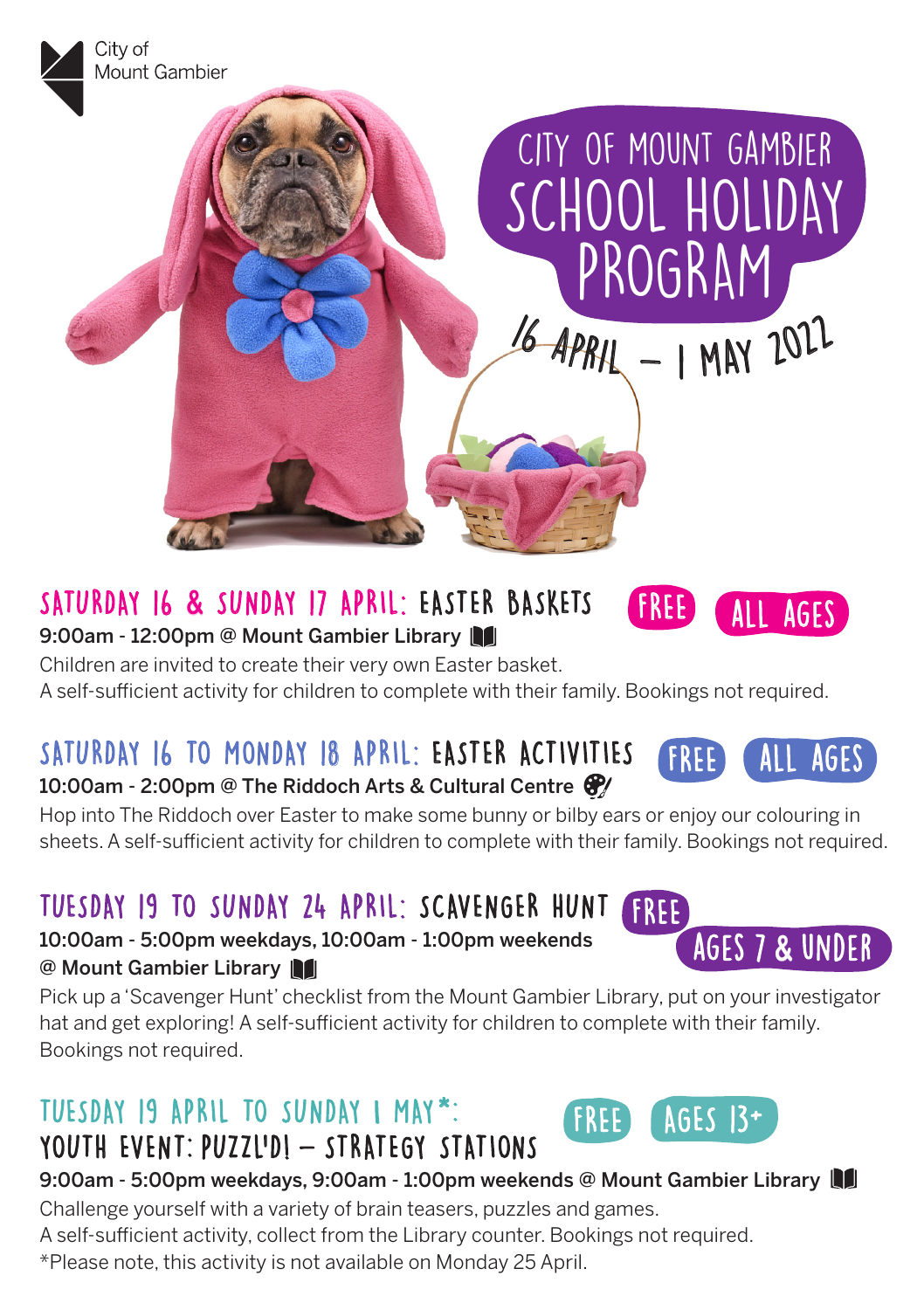# TUESDAY 19 APRIL **&** THURSDAY 28 APRIL: STORYBOX LIBRARY

### 10:30am @ Mount Gambier Library

Children will watch an online story followed by a special craft activity relating to the story. Please note: the same content will be presented at both sessions. Bookings essential.

#### TUESDAY 19 APRIL: NEW RELEASE (G) RATED MOVIE all ages FREE

### 2:30pm @ Mount Gambier Library

Come and crash out in a bean bag while enjoying a new release movie on the big screen. BYO snack, drink and comfy needs. Bookings essential.

# WEDNESDAY 20 **&** FRIDAY 29 APRIL: AWESOME ANIMAL COLLAGE

### 10:30am @ Mount Gambier Library

Enjoy this relaxing art experience bringing a picture of an animal to life with collage. A range of materials to choose from. Bookings essential.

# WEDNESDAY 20 APRIL: MY CASE FILE

## 2:30pm @ Mount Gambier Library

A fun mock investigation where you are the detective and you need to work out 'who did it?' Including forensic fingerprinting and cross examination! Bookings essential.

# THURSDAY 21 APRIL: POLYMER CLAY BEAD MAKING

### 10:30am @ The Riddoch Arts & Cultural Centre  $\mathcal{F}/\mathcal{E}$

Roll, twist and blend polymer clay into various bead shapes and bake ready to turn into jewellery, a bag tag or key chain. Bookings essential.

# THURSDAY 21 APRIL: BOO! BINGO

2:30pm @ Mount Gambier Library

A fun game of chance with a scary twist! Players mark pictures off their bingo card. Dress up in your spookiest costume for an afternoon of entertainment and chances to win prizes. Bookings essential.

**FREE** 

## FRIDAY 22 APRIL: MOCK TRIAL 10:30am @ Mount Gambier Library

Children enter the 'court room' in character and read from a script – adding as much drama as they can! Children can take on a big or small part or be part of the jury and decide who wins the case! Bookings essential.

# FRIDAY 22 APRIL: TIE DYE SHARPIE SHOES

### 2:30pm @ The Riddoch Arts & Cultural Centre  $\mathcal{C}/\mathcal{C}$

Create your own tie dye style shoes! Bring along a new clean pair of white canvas shoes and get creative decorating with sharpie markers, then watch the magic as we add rubbing alcohol and your design transforms into a tie dye effect. Bookings essential.





ages 8 **&** under

GOLD COIN AGES 4+







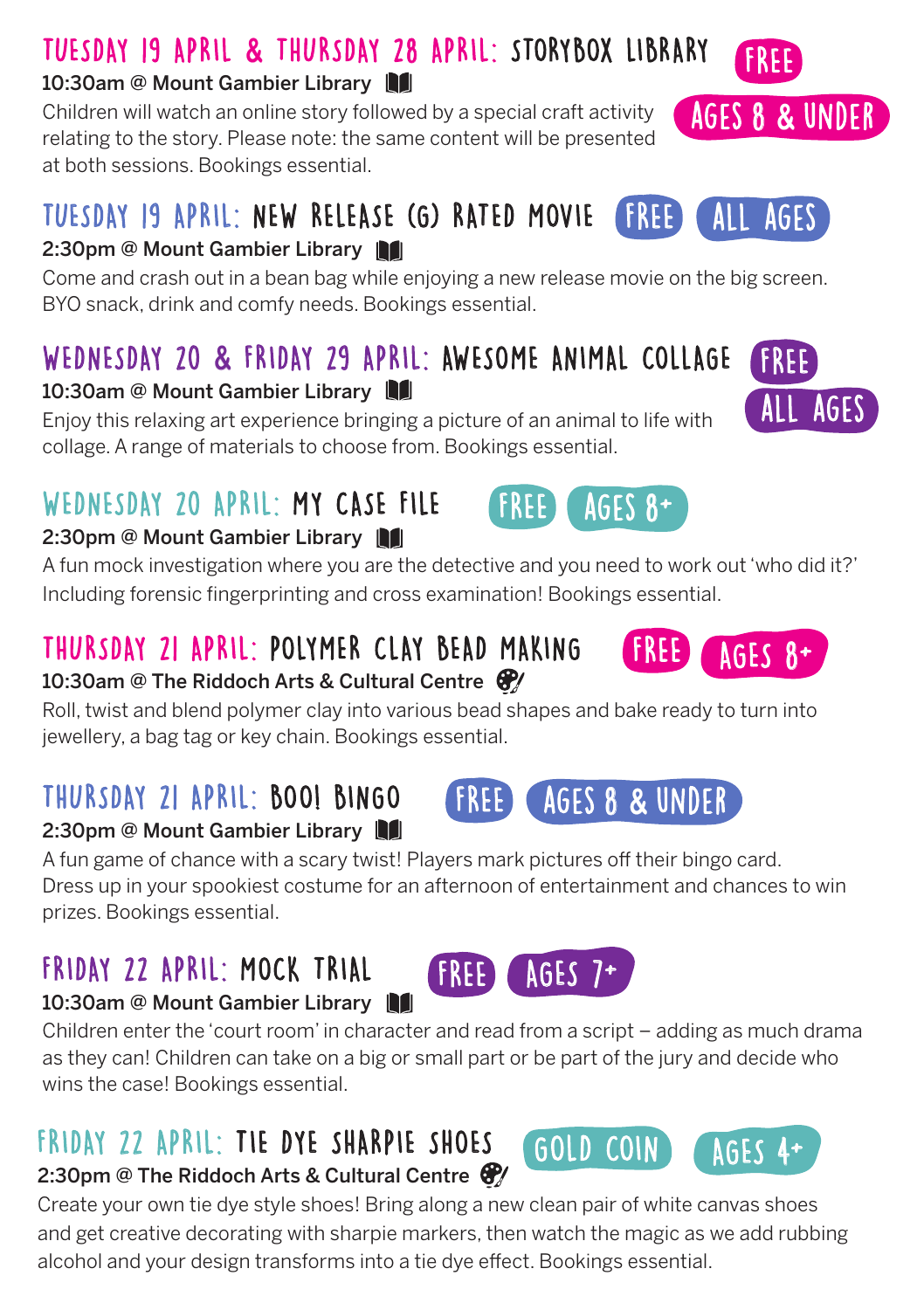### Three session times - 2:00pm, 3:00pm and 4:00pm @ Mount Gambier Library || It's a race against the clock as you and your mates work together to choose

TUESDAY 26 APRIL: YOUTH EVENT: ESCAPE ROOM EXTRAVAGANZA!

your adventure and ultimately crack the code! Group bookings of 2-6 people. Six group bookings available per session time. Allow an hour to escape. Bookings essential.

# FRIDAY 22 **&** SATURDAY 23 MARCH: YOUTH EVENT: OUTDOOR LIVING ROOM

11:00am - 1:00pm @ Mount Gambier Library

We are taking the living room outside onto the Library verandah to celebrate talented young people. If you are a 'maker' wanting to showcase your items or a budding musician wanting to build your confidence in front of a crowd, then register now - this is for you! Come along with your spending money and support young entrepreneurs. All welcome!

Bookings for market stall holders and buskers essential via Mount Gambier Library.

# SUNDAY 24 APRIL: STUDIO SUNDAY: VFX MAGIC

## 12:00pm - 2:00pm @ The Riddoch Arts & Cultural Centre @

Using the free video editing software 'DaVinci Resolve' watch Daniel demonstrate how you can add simple visual effects to your videos including explosions, sparks, fire and magic! Drop in session, bookings not required.

### SUNDAY 24 **&** MONDAY 25 APRIL: POPPY WALL: MEMORIAL CRAFT FREE

9:00am - 1:00pm Sunday and 12:00pm - 3:00pm Monday @ Mount Gambier Library

As we remember the ANZACs – create a poppy for the poppy wall or take it home with you. A self-sufficient activity for children to complete with their family. Bookings not required.

# TUESDAY 26 APRIL TO SUNDAY 1 MAY: DRESS UP BOX

## 9:00am - 5:00pm weekdays, 9:00am - 1:00pm weekends @ Mount Gambier Library

Children love to dress up! Come and have some fun with a variety of dress up items and take a selfie! A self-sufficient activity for children to complete with their family. Bookings not required.

# TUESDAY 26 APRIL: VOLCANO PAINTING

# 10:30am @ The Riddoch Arts & Cultural Centre  $\mathcal{F}$

Let's create an eruption! Using acrylic paints on canvas and cardboard we will paint and sculpt a volcano, then using a straw blow lava paint from the top. Bookings essential.

FREE

FREE





AGES 13+

**AGES** 



ages 5 **&** under





FREE